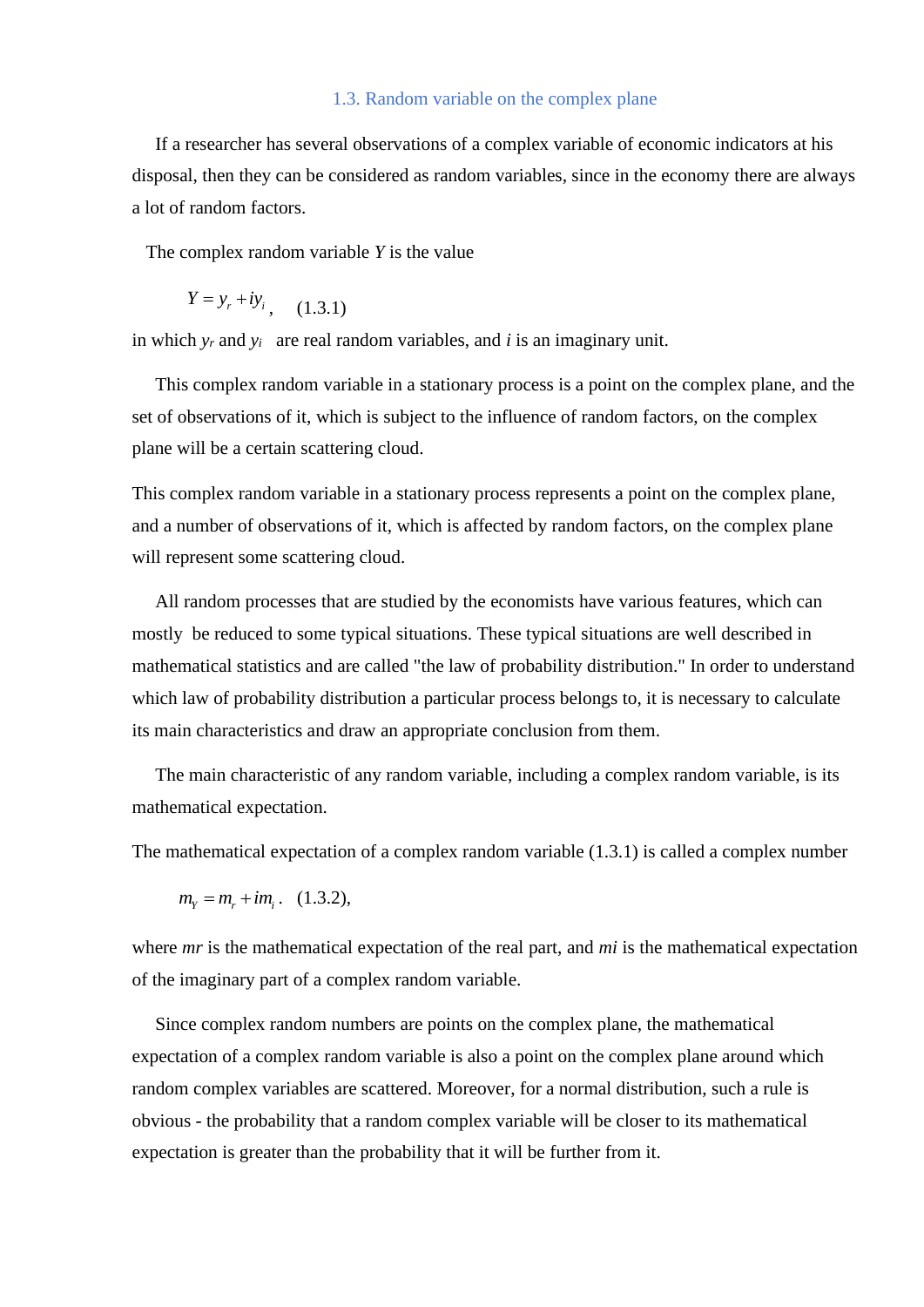The way the points are located on the complex plane is due to the presence or absence of a relationship between the real and imaginary parts of a complex random variable. Let us therefore consider two possible cases:

1) when both parts of a complex random variable are independent of each other and

2) when the real and imaginary parts of a complex random variable are interrelated.

 The first case. The real and imaginary parts of a complex random variable are independent of each other. In modern mathematical statistics, this position is the main one and is considered as an axiomatic (*Park*, 2018; *Panchev*, 2013;). It is quite possible that in those branches of modern science where statistics of a complex random variable are used, this is the case. As the review of published works in this area shows, the complex random variable is mainly used in the signal theory

(*Schreier Peter J., Scharf Louis, 20*10; *Steven M.Kay*, 2010; *Tuelay Adili*, *Peter J.Schreier, Louis L. Scharf*, 2011 etc.) and there the independence of two signals of each other is quite a natural phenomenon. And since modern scientists mainly consider this particular case, we cannot ignore it, although it was previously shown that such cases are meaningless for the economy.

 Since the real and imaginary parts of such a complex variable do not depend on each other, then all statistical characteristics of a complex random variable do not depend on each other.

Then the variance of the real part of the complex random variable will be equal to:

$$
\sigma_r^2 = M \left| (y_r - m_{y_r})^2 \right|, \quad (1.3.3)
$$

and the variance of its imaginary part is:

$$
\sigma_i^2 = M |(y_i - m_{y_i})^2| \quad (1.3.4)
$$

 The total variance of a complex random variable with independent real and imaginary parts will be equal to the sum of its real and imaginary parts variances:

$$
\sigma_{\scriptscriptstyle Y}^2 = \sigma_{\scriptscriptstyle r}^2 + \sigma_{\scriptscriptstyle i}^2 \quad (1.3.5)
$$

 It should be noted that variance is an important characteristic that makes it possible to describe the probability distribution density. We will exclusively consider the normal probability distribution, since most often we have to deal with it in practice.

The Gauss formula for the real part of a complex number will look like this: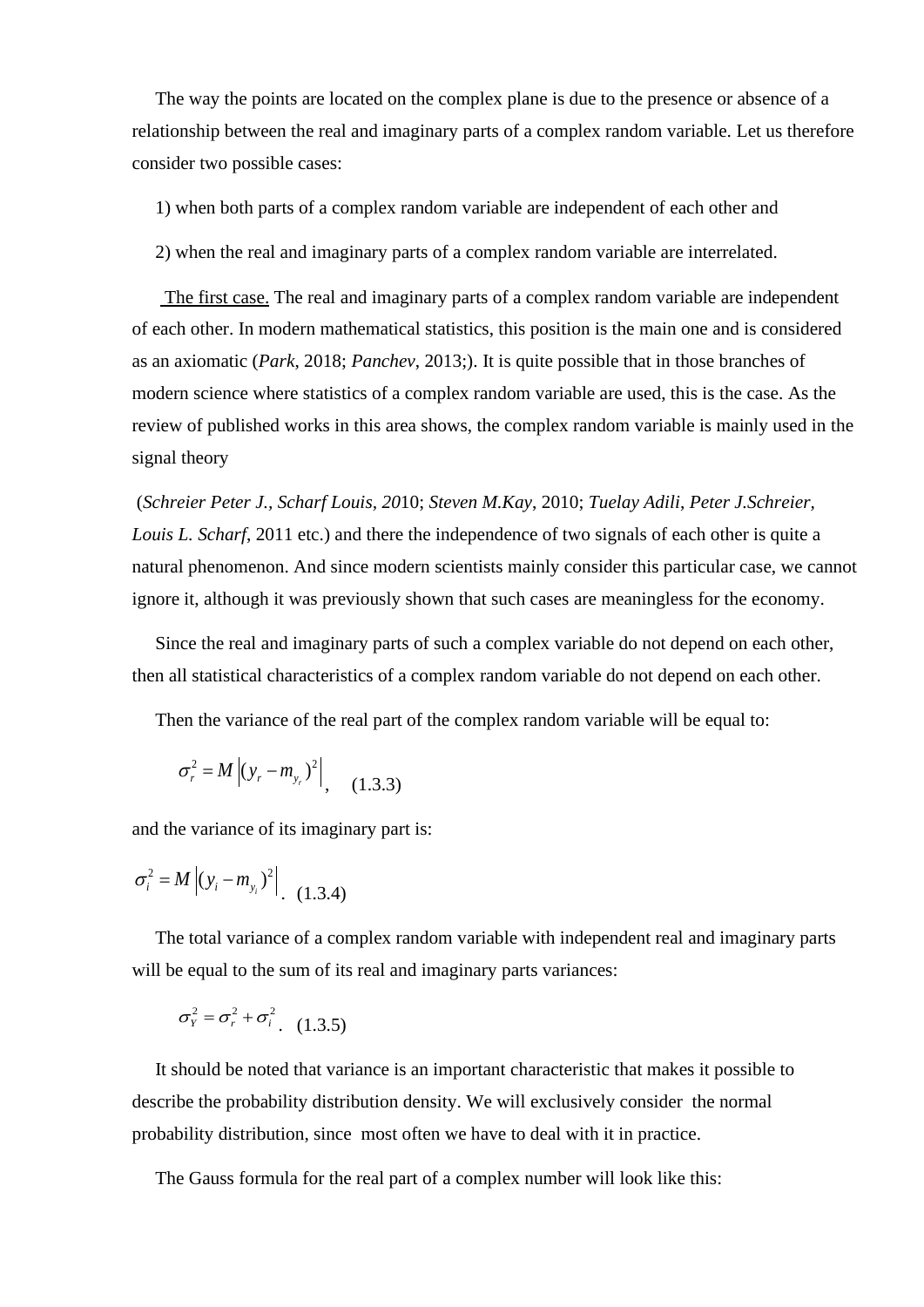$$
f(y_r) = \frac{1}{\sigma_r \sqrt{2\pi}} e^{-\frac{(y_r - m_{y_r})^2}{2\sigma_r^2}}
$$
 (1.3.6)

 Similarly, we can write down the probability distribution density formula for the imaginary part of a complex number:

$$
f(y_i) = \frac{1}{\sigma_i \sqrt{2\pi}} e^{-\frac{(y_i - m_{y_i})^2}{2\sigma_i^2}}
$$
 (1.3.7)

 Then, due to the independence of the real and imaginary parts of a complex random variable from each other, its distribution density will be equal to the product of the distribution densities of the real and imaginary parts:

$$
f(Y) = f(y_r) f(y_i) = \frac{1}{2\pi\sigma_r \sigma_i} e^{-\frac{(y_r - m_{y_r})^2 \sigma_i^2 + (y_i - m_{yi})^2 \sigma_r^2}{2\sigma_r^2 \sigma_i^2}} \tag{1.3.8}
$$

 The form of this distribution is shown in Fig. 1.1, where the axes of the horizontal plane are the real and imaginary parts of a complex random variable (complex plane), and its distribution density is plotted horizontally.



 Figure 1.1. Mathematical expectation of a complex random variable with independent real and imaginary parts

 All points on the complex plane have a different probability of occurrence – the further away from the mathematical expectation of  $mY$ , the less likely they are to appear on the complex plane

 All points lying on a straight line with the coordinate *mi* have a different probability of occurrence, and the maximum probability of a random complex variable occurrence falls on the mathematical expectation point *my.* Similarly, all points lying on a straight line with the coordinate *mr* have different probability of occurrence, but the maximum probability of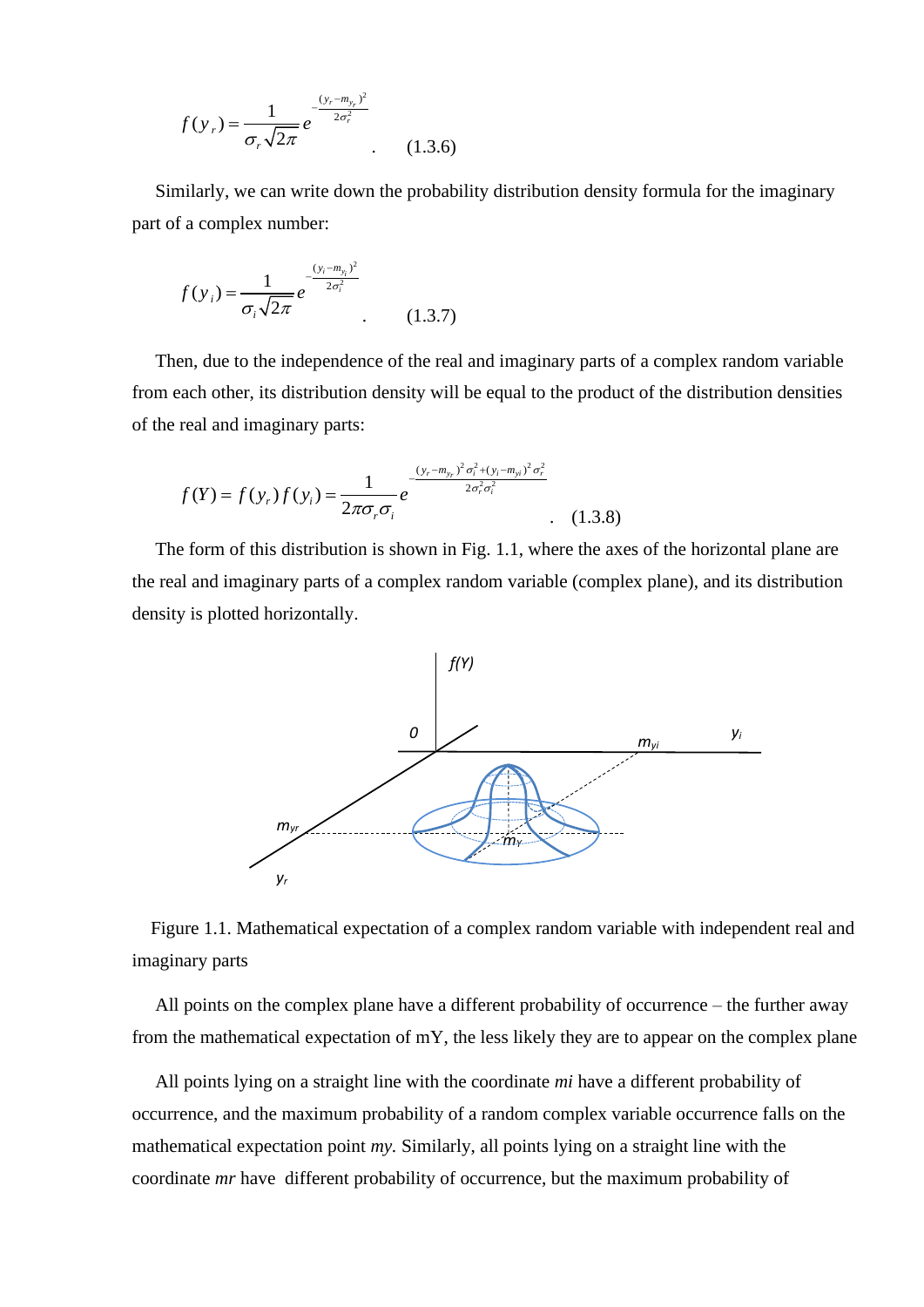occurrence of a random complex variable on this line also falls on the mathematical expectation point *my*.

 It can be seen from the figure that the cross-section of the surface in Fig. 1.1 with planes parallel to the complex plane, that is, planes of equal probability density, gives different ellipses. In probability theory, these ellipses are called "scattering ellipses", the equation of which in our case is determined by the variance of each of the parts and their mathematical expectation:

$$
\frac{(y_r - m_{y_r})^2}{\sigma_{y_r}^2} + \frac{(y_i - m_{y_i})^2}{\sigma_{y_i}^2} = const
$$
\n(1.3.9)

.

Ellipses can be easily projected onto the complex plane (Fig. 1.2).



 Figure 1.2. Scattering ellipses for the situation of independence of the real and imaginary parts of a complex random variable. *1*

 In this figure, two points are plotted - 1 and 2, which characterize two different random complex numbers *(yr1; yi1*) and (*yr1; yi1*) . If we calculate the distances from them to the mathematical expectation, we get:

$$
r_{1} = \sqrt{(y_{r1} - m_{y_{r}})^{2} + (y_{i1} - m_{y_{i}})^{2}} \text{ and } r_{2} = \sqrt{(y_{r2} - m_{y_{r}})^{2} + (y_{i2} - m_{y_{i}})^{2}}
$$
(1.3.10)

It is known that for the discrete case, the variance of a random variable *x* can be written as: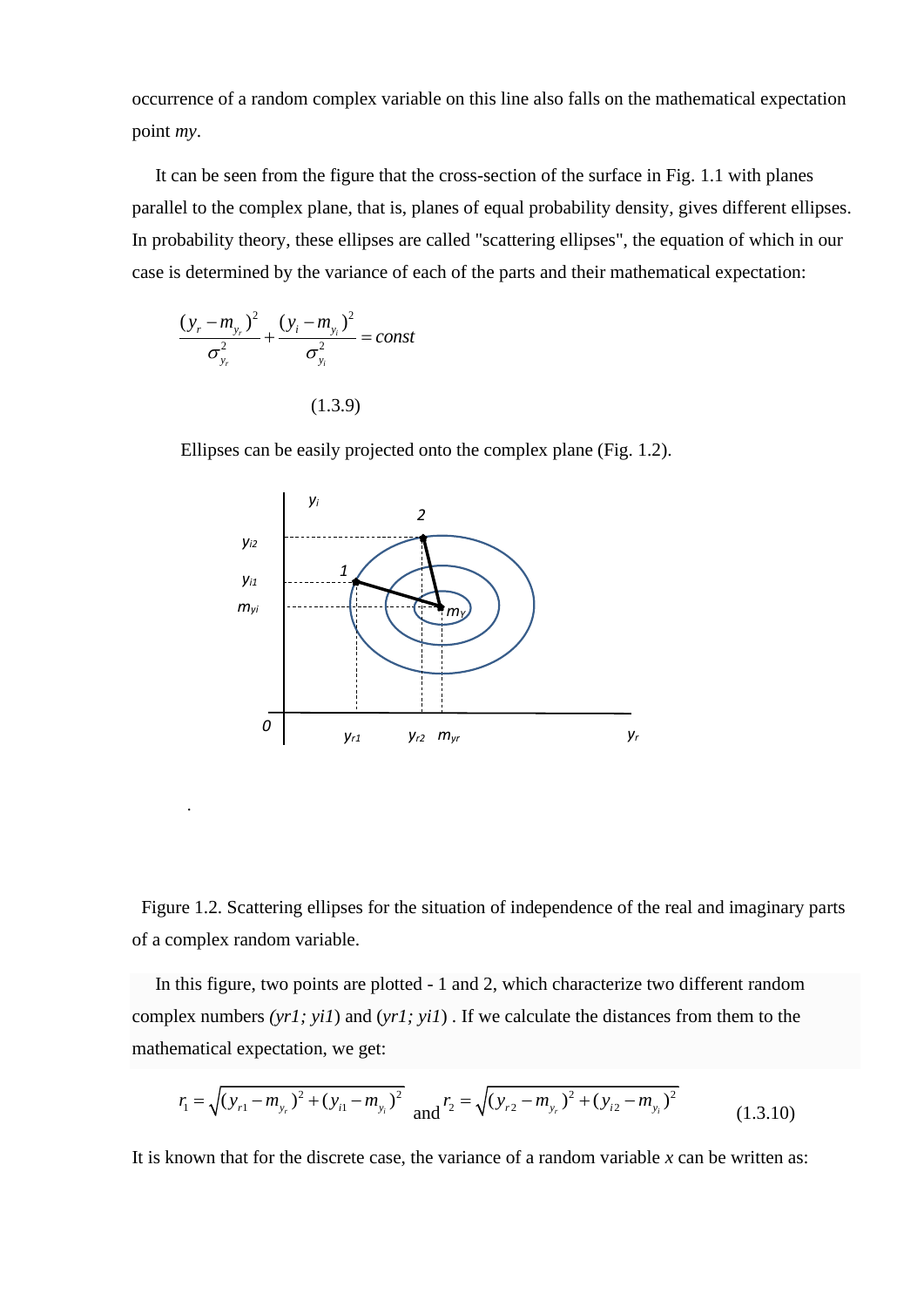$$
\sigma_x^2 = \sum_j p_j (x_j - m_x)^2
$$
 (1.3.11)

For a complex random variable (1.3.1), the form of the variance record will be as follows:

$$
\sigma_Y^2 = \sum_j p_j [(y_{rj} - m_{y_r})^2 + (y_{ij} - m_{y_i})^2]
$$
\n(1.3.12).

As it clearly follows from (1.3.12), the variance of a complex random variable with real and imaginary parts independent of each other will be the sum of the squared distances from the random variables lying on the complex plane to their mathematical expectation multiplied by the probabilities of these random variables' occurrence.

 If the independent variances of the real and imaginary parts are equal to each other, then the ellipses of Fig. 2 turn into scattering circles.

The second case. The real and imaginary parts of a complex random variable are dependent on each other.

 It would seem that in mathematical statistics it was quite logical to study all possible variants of a complex random variable properties. And if there is a variant of the real and imaginary parts of a complex random variable independence from each other, then there should be the second option - the variant of the real and imaginary parts of a complex random variable dependence on each other. Then all the options will be considered and the scientists will get full knowledge about the subject of research.

 But it is just the variant of the real and imaginary parts of a complex random variable dependence on each other that the scientists did not consider in full. To all such cases and statistical characteristics, they, thanks to H. Harter and M. Lum`s example, add the prefix "pseudo" (Harter, 1955). And there are historical reasons for this.

 Interest in statistical processing of observations of changes in a complex variable arose in the 50s-60s of the twentieth century. For the first time this problem was formulated by R. Wooding, who proposed an approach of a complex random variable representation from the standpoint of a normal distribution (Wooding, 1956). This approach was developed in their works by R. Arens (Arens, 1957) and I. Reed (Reed, 1962). A priori, these publications assumed the independence of the normally distributed real and imaginary parts of a complex random variable from each other, but this was not explicitly mentioned. In 1963, N. Goodman explicitly formulated this assumption (Goodman, 1963). Based on it, scientists further formulated the basic concepts and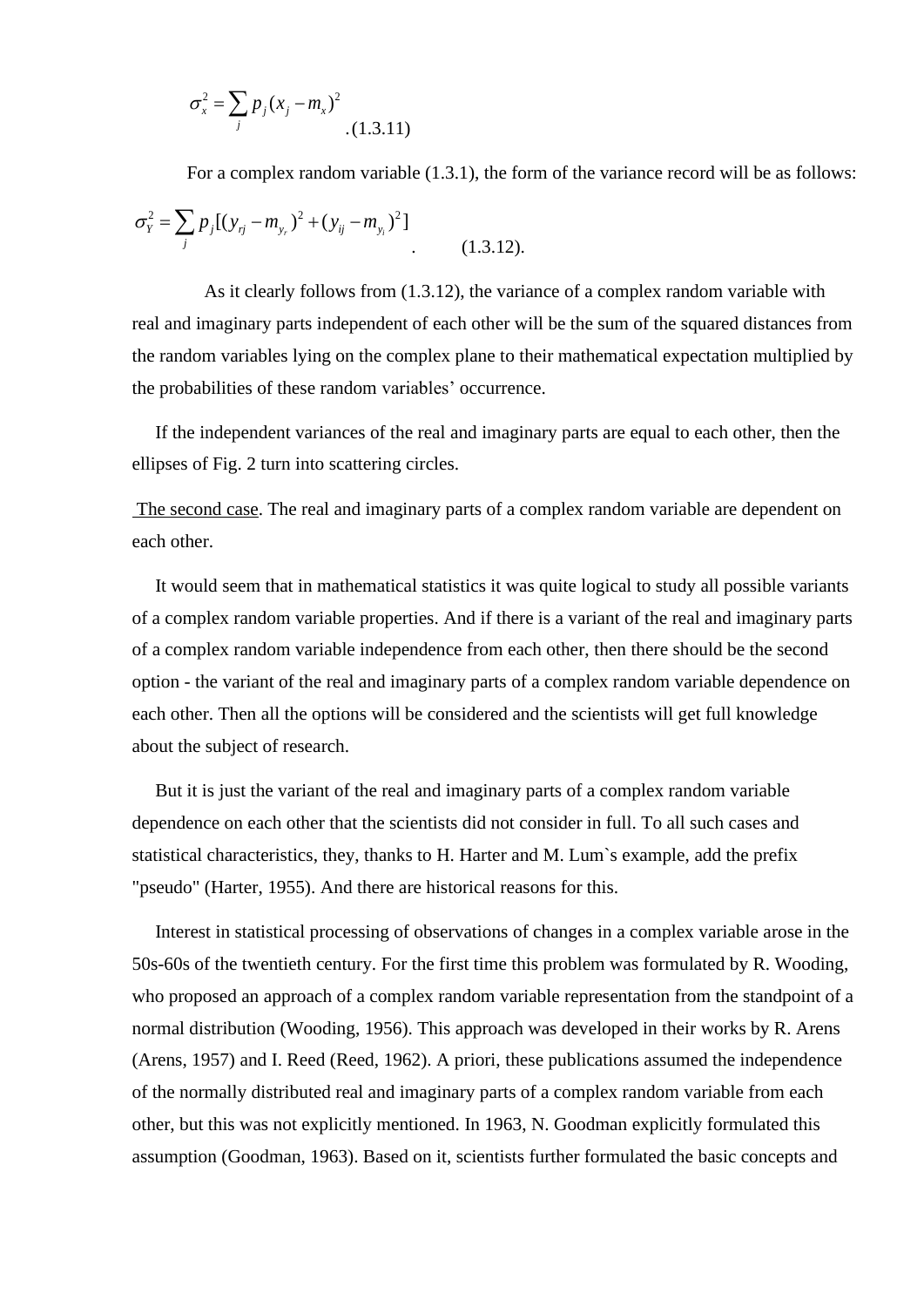characteristics of a random normally distributed complex variable: mathematical expectation, moments (including the correlation moment), covariance, variance, etc. (Feller, 1966).

 Modern researchers who use complex random variables in their scientific works always use the option when both parts of it are independent of each other (Tavares, 2006). There were, however, the first attempts to comprehend the situation when the real and imaginary parts depend on each other, but scientists considering this option immediately add "pseudo" - pseudo covariance or pseudo variance, etc. (Picinbono, 1997; Kammeyer, 2002; Soroush, 2010; Adali, 2010; Tuelay, 2011; Siu-Kui Au, 2017 etc.). And they do not go further than calculating pseudo moments, pseudo variances and pseudo covariances.

 Therefore, it turned out that we have no ready-made solutions proposed by mathematical statistics for random complex variable whose real and imaginary parts depend on each other. We will have to deal with this issue on our own, checking with the level that modern mathematical statistics offers us in this matter.

 Since random variables are considered, the relationship between them will be correlative. Denote by  $r_{ri}$  the coefficient of paired correlation between the real  $y_r$  and the imaginary  $y_i$  part of a complex random variable

 The density of the normal distribution of two random interconnected quantities, as is known from the theory of probability and mathematical statistics, taking into account the notation we have adopted, will take the form:

$$
f(y_r; y_i) = \frac{1}{2\pi\sigma_{y_r}\sigma_{y_i}\sqrt{1 - r_{y_r}^2}} e^{-\frac{1}{2(1 - r_{y_r}^2)}(\frac{(y_r - m_{y_r})^2}{\sigma_{y_r}^2} - 2\frac{r_{y_r y_i}(y_r - m_{y_r})(y_i - m_{y_i})}{\sigma_{y_r}\sigma_{y_i}} + \frac{(y_i - m_{y_i})^2}{\sigma_{y_i}^2})}
$$
(1.3.13)

 One can make sure that when the pair correlation coefficient *ryryi* is equal to zero, the formula (1.3.13) turns into the formula (1.3.8).

 This formula is used in modern mathematical statistics to describe the probabilistic characteristics of normally distributed random complex variables (Trampitsch, 2013, p. 40) .

 The density of a complex random variable normal distribution with its interconnected parts has in three-dimensional space approximately the same form as shown in Fig. 1.1, but with a slight difference. As can be seen from Fig. 1.1, with the independence of the real and imaginary parts of a complex random variable, the three-dimensional model of the distribution density is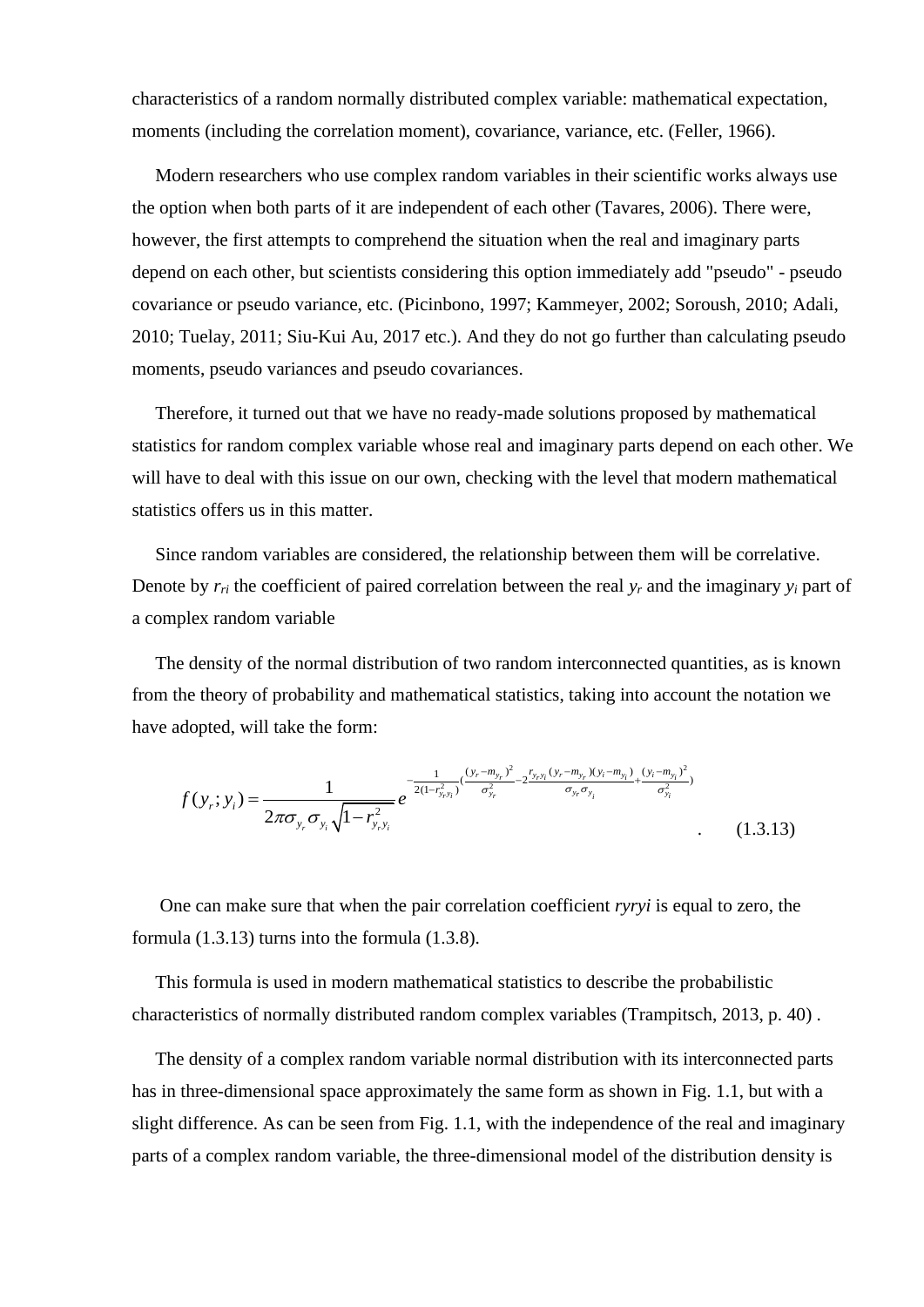symmetric with respect to the lines passing through the mathematical expectation point and parallel to the axes of the complex plane.

 And in the case of the dependence of these real and imaginary parts of a complex random variable on each other, the model becomes asymmetric to these lines. It becomes symmetrical to the lines that are not parallel to the axes of the complex plane (Fig. 1.3). In this case, the scattering ellipses also change their position



 Figure 1.3. Mathematical expectation and probability distribution density with dependent on each other parts of a complex random variable

 It is more convenient to consider not a three-dimensional figure in space, but ellipses of scattering.

They, for the case of the existing dependence between the real and imaginary parts, will have the following form

ng form  
\n
$$
\frac{(y_r - m_{y_r})^2}{\sigma_{y_r}^2} - 2 \frac{r_{y_r y_i} (y_r - m_{y_r}) (y_i - m_{y_i})}{\sigma_{y_r} \sigma_{y_i}} + \frac{(y_i - m_{y_i})^2}{\sigma_{y_i}^2} = const
$$
\n(1.3.14)

Figure 1.4 shows one of these scattering ellipses.

 And it is characteristic for it that the distances from the points lying on the ellipse to the mathematical expectation *m<sup>Y</sup>* are equal

$$
r_1 = \sqrt{(y_{r1} - m_{y_r})^2 + (y_{i1} - m_{y_i})^2} \quad n_2 = \sqrt{(y_{r2} - m_{y_r})^2 + (y_{i2} - m_{y_i})^2} \quad (1.3.15)
$$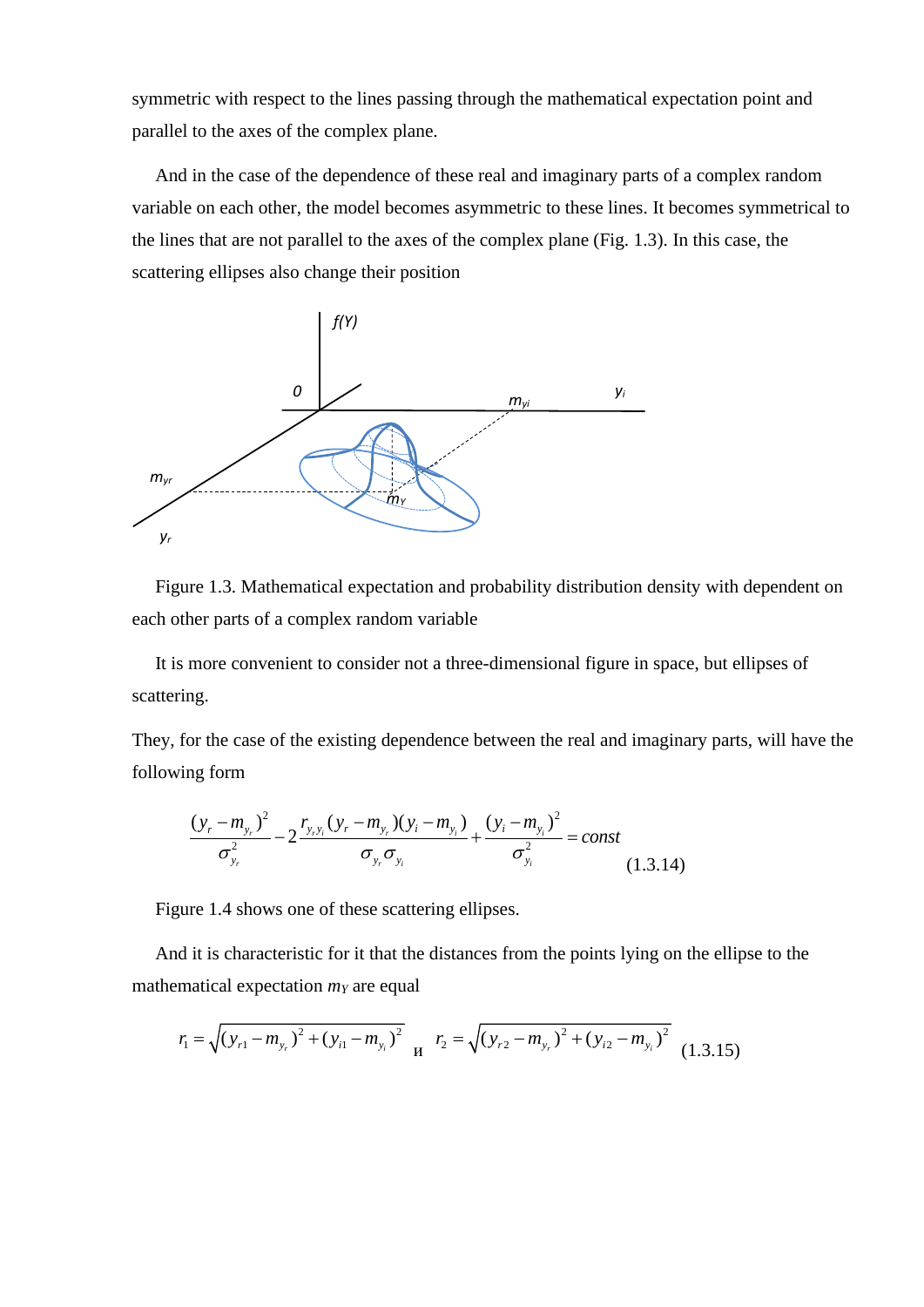

Figure 1.4. The scattering ellipse on the complex plane with the relationship between the real and imaginary parts of a complex random variable

And the variance is respectively equal to:

$$
\sigma_{Y_{ri}}^2 = \sum_j p_j^{ri} [(y_{rj} - m_{y_r})^2 + (y_{ij} - m_{y_i})^2]
$$
\n(1.3.16)

Here-  $p_j^{ri}$  is the probability of a complex random variable occurrence corresponding to (1.3.13).

 Since the probabilities in the case of a) the independence of the real and imaginary parts and in case of b) their dependences on each other are of different nature and are differently calculated, this means that the variance in the latter case cannot be calculated as in the case of the parts of a complex random variable independence from each other (1.3.12), that is: calculated, this means that the variance in the latter case cannot be calculated as in parts of a complex random variable independence from each other (1.3.12), that is  $\sigma_Y^2 = \sum_j p_j [(y_{rj} - m_{y_r})^2 + (y_{ij} - m_{y_i})^2] \neq \sigma_{Y_{ri}}^$ 

$$
\sigma_Y^2 = \sum_j p_j [(y_{rj} - m_{y_r})^2 + (y_{ij} - m_{y_i})^2] \neq \sigma_{Y_{ri}}^2 = \sum_j p_j^{ri} [(y_{rj} - m_{y_r})^2 + (y_{ij} - m_{y_i})^2]
$$

Let us show it.

 In Fig. 5, two scattering ellipses corresponding to the same value of the probability distribution density are plotted on the complex plane. The probability of points appearing on the lines of these ellipses is the same. But the blue scattering ellipse corresponds to the situation of the real and imaginary parts of a complex random variable independence from each other, and the red ellipse corresponds to the second variant, when the real and imaginary parts of a complex random variable depend on each other.